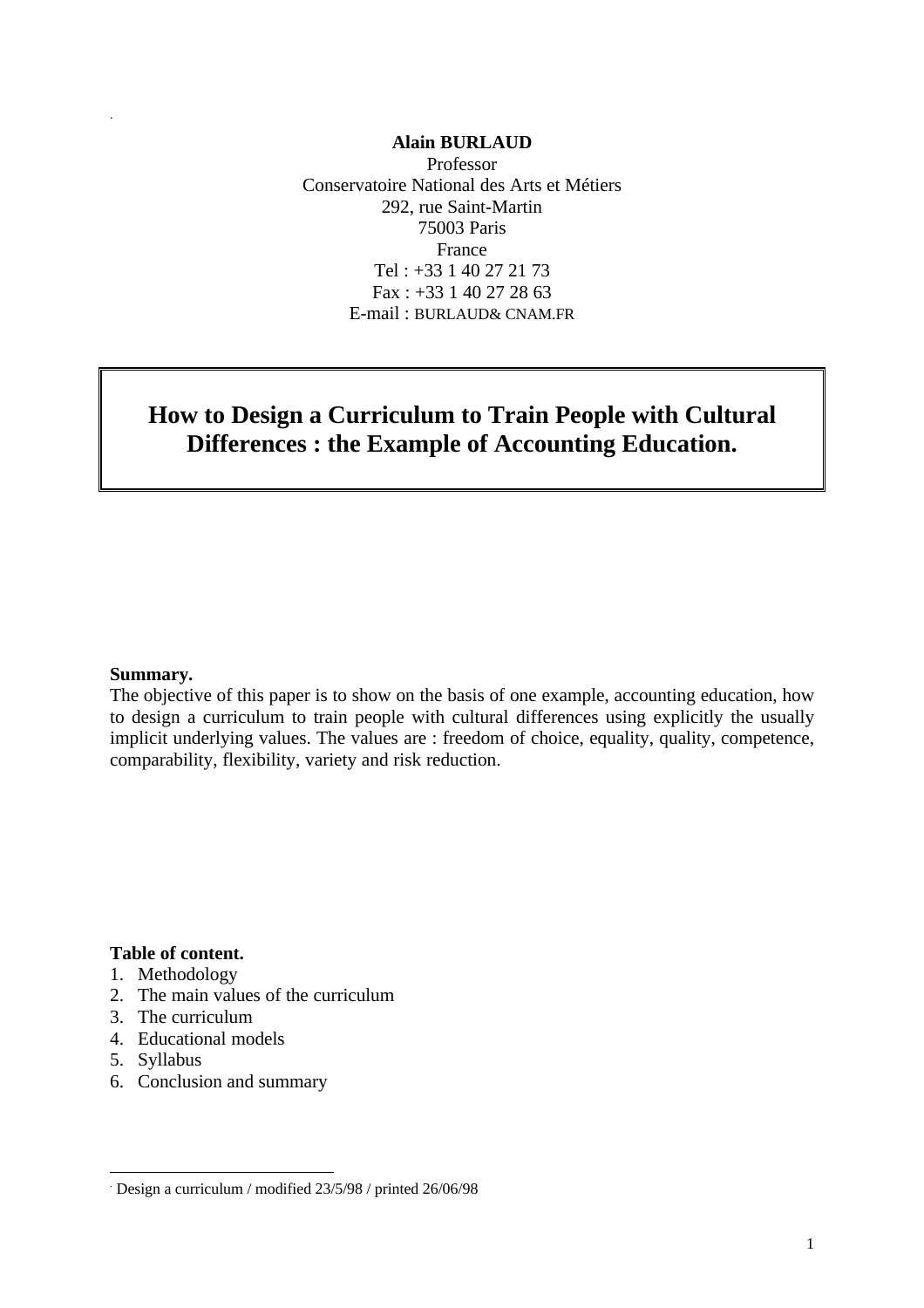The accountancy profession is a very particular one, because it has to face the following paradox :

- 1. The discipline, accounting, is partly specific to each country because national standards have to consider the local traditions of the profession and, at least in certain countries, diverse legal constraints like taxation rules, corporate law or companies act, stock exchange regulations, etc.
- 2. There is a strong need for international standards in accounting and auditing because the business world becomes global.

As a consequence, the accounting curricula have to be at the same time local (they cannot ignore the cultural and legal specificities of each country) and global (to facilitate mutual recognition). In order to find a compromise between these two incompatible objectives, a prescriptive approach with international education standards is excluded. The International Federation of Accountants' Education Committee only publishes "guidelines". The 8<sup>th</sup> European Directive on statutory auditors has a few requirements on the accounting curriculum.

The easiest way to find a compromise is to discuss and reach a consensus on general principles which are the common objectives. It is then each country's responsibility to find a local way to achieve these objectives.

## **1. Methodology.**

Ideally, one should have considered first the needs of the profession in order to then conceive the curriculum. However, we do not think that it is actually possible to anticipate with certainty the evolution of the profession within 10 years. We have therefore opted for a more intuitive and ideological approach rather than for a deductive one, imposing quality requirements on the curriculum - in the form of the definition of values - and, in a second step only, adopted a deductive approach. We might of course be blamed for a lack of scientific rigor. But dealing with a sample of unknown data may however be none the more scientific. Our intuitions do not claim to be the truth but only a sound starting point for the discussions between political and professional institutions.

## **2. The main values of the curriculum.**

As we cannot make plans for an evolution that is difficult to foresee precisely (i.e. giving up the « one best way » and the idea to draw separate plans for each and every professional branch), we think that :

- it would be preferable to give the largest extent to the individual's freedom of choice so that adjustments can be made as easily as possible (i.e. to achieve a regulation which is based on a competence market) ;
- options should be made reversible and should not lead to a rigid hierarchy in the profession ;
- the quality of the professional education should be guaranteed, recognized and made comparable to those in other industrialized countries ;
- variety and flexibility should lower the risks that exist both for individuals and for the profession.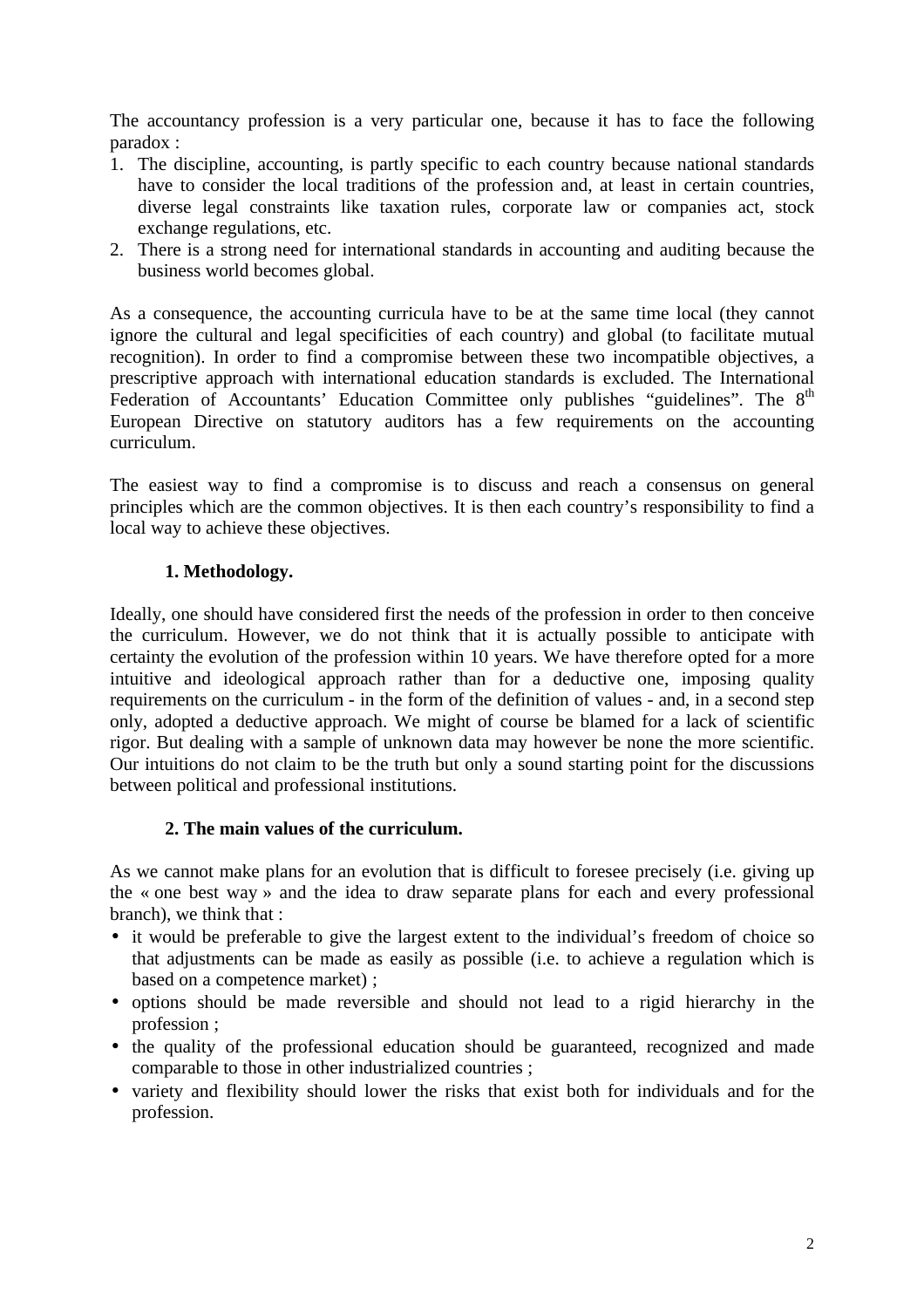### **2.1. Freedom of choice.**

Anyone should be free to choose the pace, the duration (according to the qualifications expected), the place (city, country, etc.) of the studies and the way of exerting the profession (as an accountant or auditor in public practice or as an accountant or internal auditor in commerce and industry).

## **2.2. Equality.**

Freedom must not lead to hierarchical differences. Plurality of access must be recognized on the basis of an objective comparison of the syllabi with a standard syllabus (system of exemptions and mutual recognition). The qualified generalist is not a cheap-rate specialist neither the accountant or auditor in public practice better or worse than the accountant in commerce and industry.

## **2.3. Quality.**

There is no acceptable compromise as far as the quality of education is concerned. The longterm future of the profession is at stake. Quality of « education providers » has to be approved either by competition (in order to eliminate those courses or institutes whose quality would prove insufficient) or by the supervision of an independent body. With regard to the education of the members of a chartered profession (not only in the Czech Republic but also worldwide as far as auditing is concerned) we do not think that competition or « natural selection » should be the best way to eliminate the poor « education providers ». Information is so unevenly distributed that the market is not able to integrate the actual quality of the courses but only to take for granted the image reflected by means of communication that are not equally allocated. The independent body in charge of monitoring and assessing educational quality could be either the State or the profession. In accordance with the European tradition, it should probably be a combination of both.

#### **2.4. Competence.**

The educational system is basically conceived to transmit knowledge and to control its acquisition. On the other hand, the profession expects its members to be competent not only technically but also socially (which includes good relationships, honesty, responsibility, authority and a taste for working hard). Competencies combine knowledge, skills and attitudes (see below, § 2.2). Although, in the US and in many other countries, there is a trend to bring the academic field to think about the assessment of competencies, we have decided to stand aside. We think that higher education institutions have no legitimacy to sanction ways behaviors or attitudes that come within moral commitment. Their only assignment is to approve differences that exist between a certain level of knowledge (as objectively as possible stated by an examination) and an expected one defined by a syllabus. We therefore assign to the University a scientific - including the social sciences - mission. We neither question traditions according to which, on the one hand, competencies have to be assessed by employers and, on the other hand, knowledge by the educational system.

## **2.5. Comparability.**

The drive towards globalization that affects business activities also affects professional accountants (including auditors according to IFAC's definition). At the same time as the internationalization of accounting (IAS and the European Directives) or auditing standards (IFAC) progresses, there is also a trend towards harmonizing national accounting education standards (IFAC's International Education Guidelines - IEG - and 8<sup>th</sup> European Directive for auditing). Therefore, our proposals shall fit into the framework of this evolution.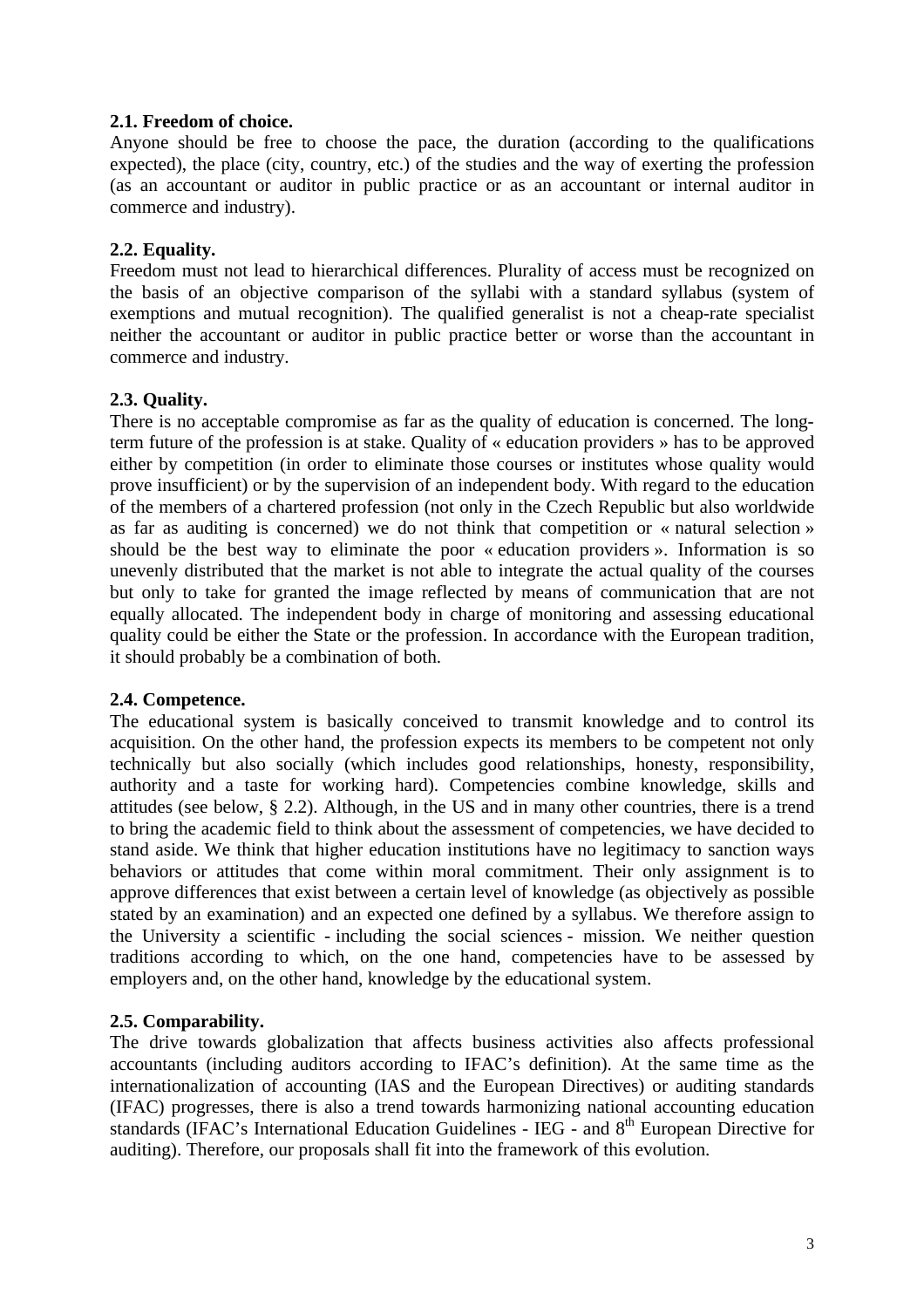## **2.6. Flexibility.**

There are several ways to achieve to the same goal. For instance, knowledge can be acquired within either an academic framework (through the validation of academic experience leading to some exemptions) or a professional framework (through the validation of professional experience acquired by on-the-job training leading also to certain exemptions) or as well a combination of both (within the scope of semi-professional and semi-academic education). Flexibility is a guarantee for the variety of recruitment and equal opportunities since it avoids the rigidity of a « one start system ». Anyone, anytime, is offered the opportunity, according to his/her competencies, to undertake what he/she could not at an earlier stage in his/her life.

## **2.7. Variety.**

Variety of recruitment is a guarantee for meeting the further evolution in the needs of the profession. It is as well an answer to complexity and uncertainty. This variety is sufficiently ensured through different methods of acknowledgement or recognition of foreign degrees, which allows a wide range of cultural and linguistic experiences. Diversity may result from flexibility, however the two must not be confused. Some flexibility can be introduced in the definition of a common-core syllabus by means of capitalisable credits and exemptions, yet it does not necessarily mean it will be more diverse. On the other hand, schemes including optional credits bring diversity in but do not associate it necessarily with flexibility (for instance when the pace of the studies is imposed). We therefore take for granted that diversity and flexibility are complementary.

## **2.8. Risk reduction.**

Risk has to be assessed either on an individual or on a professional level. The individual can reduce the risk that looms over his/her professional life by putting forward his/her competencies if the latter is acknowledged plus, if such is the case, a specialization. As far as the profession is concerned, we think that flexibility and variety are the best assets in risk prevention.

## **3. The curriculum.**

Let us focus now on the proposed curriculum from the viewpoint of the values we have sketched out above.

#### **3.1. Freedom of choice.**

The proposed curriculum comprises a system of capitalizable credits with no expiration date and that can be taken by students so that they will freely decide. Candidates are therefore quite at liberty to plan their studies' progression according to their tastes and possibilities. This freedom may obviously result in the lack of coherence. For instance, it would be illogical to study auditing before taking a course in financial accounting. But we are convinced that freedom of choice must not be given up insofar as students are responsible and are to manage these potential incoherences themselves.

Geographical mobility is another aspect of freedom. It can be achieved insofar as the mutual recognition of foreign qualification could be extended to any part of the curriculum and not only to the qualifying final exam within the European Union.

#### **3.2. Equality.**

Does the curriculum offer equal opportunities regardless of the track chosen by the candidate ?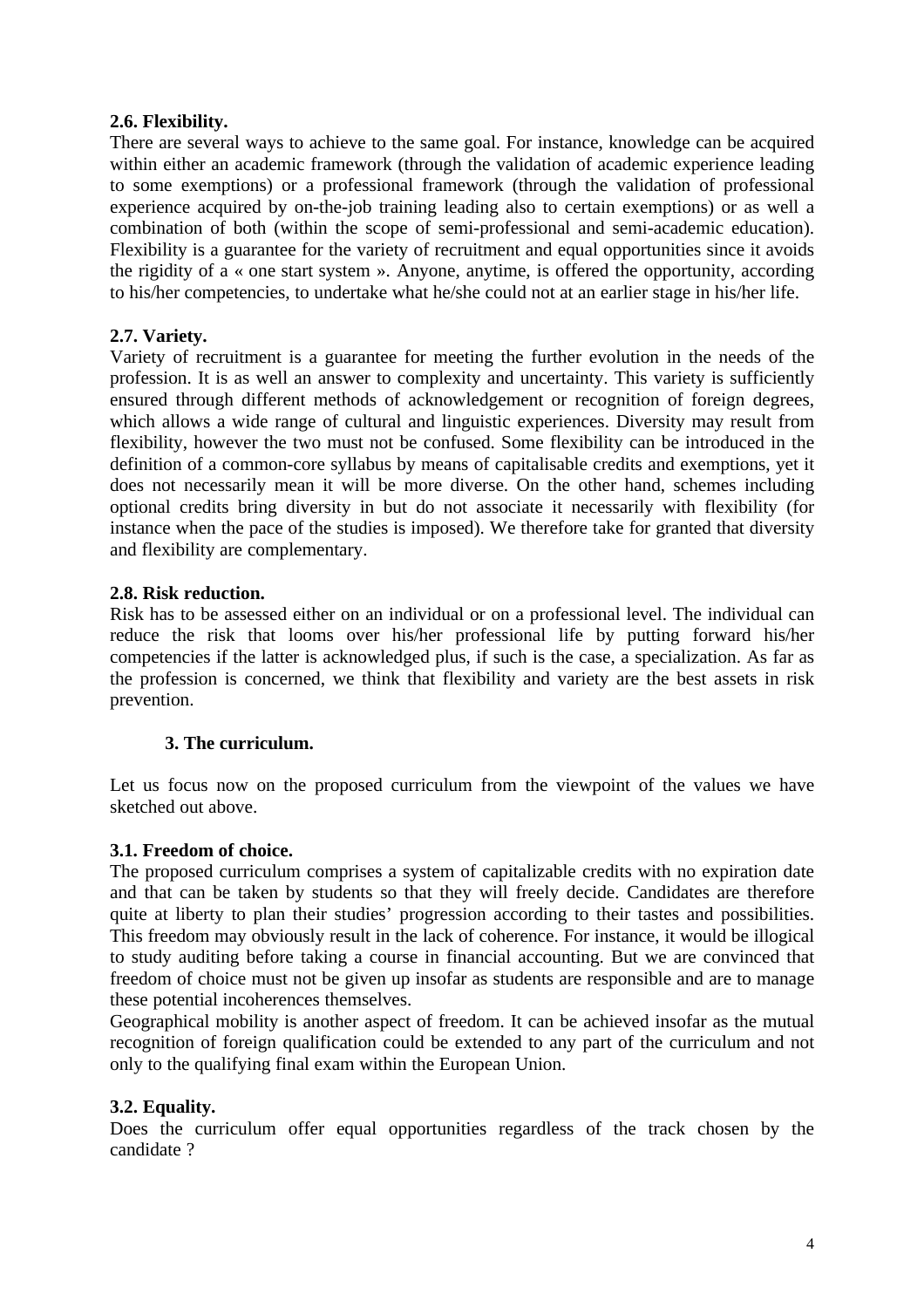As far as **academic knowledge** is concerned, the mutual recognition and exemption system may ensure an equal treatment to candidates from different tracks.

But most of the education systems do not recognize **on-the-job training** as equivalent to an academic track in respect of the acquisition of technical or professional knowledge. However, it is possible according to article 9 of the  $8<sup>th</sup>$  Directive. One could also (and we are very much in favor of that) imagine to grant some exemptions according to the candidates' professional experience.

Finally, **mutual recognition** of foreign degrees, subject to an aptitude test limited to the legal disciplines particular to each and every country, is ensured in order to guarantee equal treatment.

## **3.3. Quality.**

For the current **curricula** offered by different universities or « education providers », quality is controlled in reference to the standard syllabus (see below § 5.1). The latter enables a sort of benchmarking.

The quality of the **candidates** is assured by the compulsory final exam organized under the authority of the State and/or the Profession.

Giving the increasing complexity of professional accounting activities, the rising level of the public's expectations and the developments in other countries, it is not going too far to set the vocational training after 4 to 5 years of higher education in the relevant disciplines. This standard is widely adopted throughout Europe and is becoming a basic in the US following the recommendations of the AICPA's Accounting Education Change Commission.

## **3.4. Competence.**

As we have said, competence is a much broader concept than the mere accumulation of knowledge. It is an essential dimension in professional activities as well.

Professional competence may be enhanced within the academic part of the curriculum by increasing the number of « open book » exams. This should be at least the case for the final exams. They thus favor know-how rather than by-heart learning.

In the current curriculum, switching from academic knowledge to professional competence is mainly, but not only, obtained through practical training. We do not obviously contemplate withdrawing this training. However, one can question its content : for instance, has this training to be achieved in an auditing firm ? Should not a minimal period (up to one year ?) of management training in commerce or industry be introduced ?

The auditors as a profession may also be willing to seek for some competencies that do not result from the usual curriculum. Finance or computer sciences specialists or any other high standard scientific qualification are welcome. Of course, such profiles are not expected to follow the whole accounting and auditing curriculum to become qualified as auditors. A kind of « external recruitment » thanks to exemptions (a fast track) could be conceived for them.

At last, professional institutions have to be involved in the qualifying process through the acknowledgement of specialization.

# **3.5. Flexibility.**

Flexibility of the curriculum is ensured through a system of capitalization of credits as well as through several provisions : exemptions, mutual recognition of final exams. But the validation of professional experience is still to be planned in most countries.

Flexibility implies also developing semi-academic and semi-professional education or tracks. The opportunity to study and work at the same time, besides granting the students financial backing, has an educational interest. Henry MINTZBERG owes part of his renown to the demonstration he made of the inadequacy of management education when it is intended for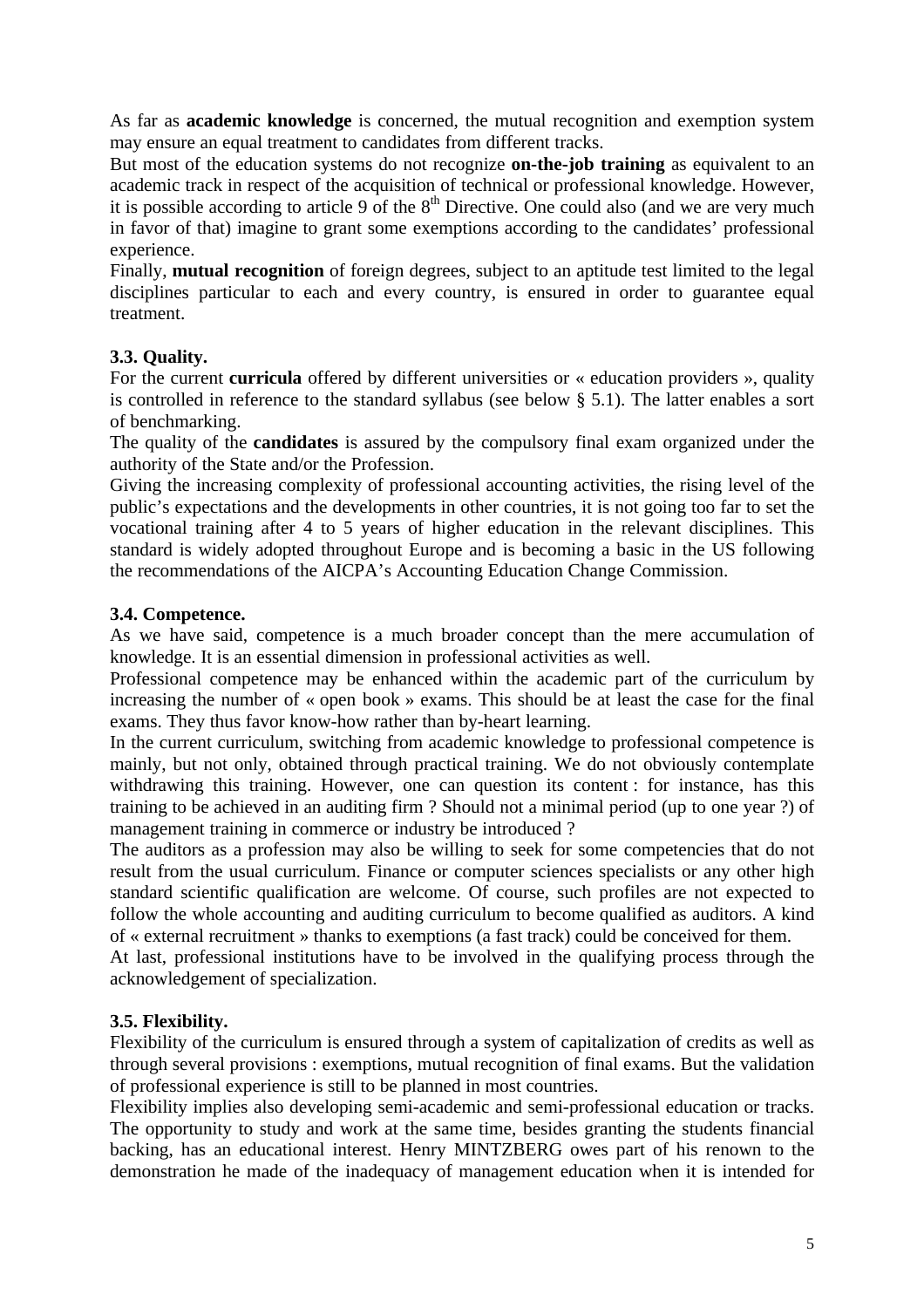students without any working experience. Studying and working at the same time is therefore a one of the best ways to associate tightly the two most important means of education.

## **3.6. Variety.**

In our opinion, variety has to be determinedly encouraged through the acknowledgement of specialization. It is the best way to display the diversity of competencies that can be found in a profession and gives more credibility to that profession.

The auditor's profession has also a need for a variety of levels of qualification : assistant auditors or accounting technicians, managers, partners. Let us remind that accounting technicians' professional bodies are associate members of IFAC. Contrary to medical studies that do not recognize any qualification to those leaving before completion, accounting studies in almost all countries lead to a hierarchy of different qualifications.

Variety in competencies may at last result from the enlargement of the recruitment, recurring to external recruitment or to the mutual recognition of foreign qualifications.

Flexibility and variety are not however costless : the increasing complexity of the curriculum may entail a lack of transparency for the public (making guidance more difficult) as much as for the employers. An inflation in the number of concurrent paths is also clearly a threat to their perceived quality.

## **3.7. Risk reduction.**

When future becomes unforeseeable, flexibility is the best answer to the risk of the uneven development of client's demand or job supply. Separated tracks are therefore to be avoided and professionals are to be allowed, at different stages of their careers, to switch from public practice to commerce or industry or the other way round. The suggested curriculum will have to provide for such options.

The profession and the professionals are also able to face risks by either diversification or specialization. Diversification is supposed to be the best answer to further developments as generalists can deal with almost anything. This option's obvious limitation rests on the real ability to be competent in every field. Specialization corresponds to a niche strategy. The best protection is to position oneself in an even more specialized niche. Yet, specialization would still have to be recognized by the profession.

## **4. Educational models.**

Two major models contrast with each other :

- the **« pipe-line »** or **linear model** that sets a one-way education with optional specialization at the end and with similar entry and exit points for all candidates (as it is the case usually for medicine and sometimes for law studies) ;
- the **« metro » model** that allows multiple entry levels, each and every exit point being provided with a professional qualification. This pattern implies the same disciplines to be taught at every different level in the curriculum. In such a case, one can find for instance financial accounting at the technicians' level (undergraduate), at the executives' level (graduate) and at the experts' level or qualified auditors level (postgraduate).

Germany has tended to adopt the « pipe-line model » as most of the Wirtschaftsprüfer are also Diplomkaufmann (which is a diploma approximately equivalent to a little more than a master's degree in management). The United States also are heading toxards this pattern as the candidates to the Uniform Final CPA Exam are now expected to take a University « 150 semester/hours » curriculum in accounting and in related disciplines. Practically, the American system implies the obligation to achieve a master's in accounting, that is to say the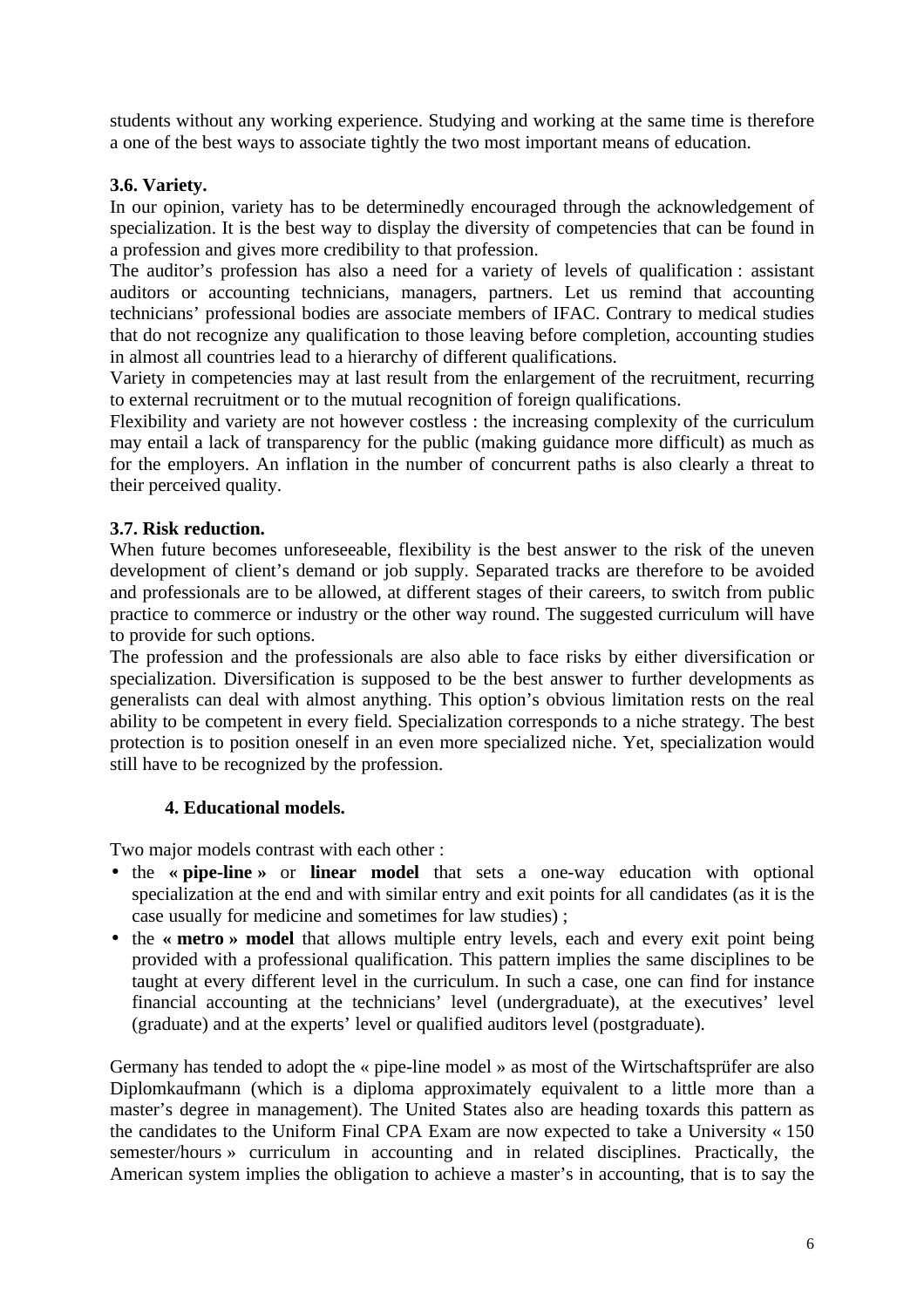equivalent of 5 years of higher education, followed by a final examination, which is the same for all applicants. Only the practical training period remains particular to each and every State. On the other hand, the « metro model » is implemented in France.

Both models have advantages and drawbacks.

The « pipe-line model » displays coherence in its educational progression. The syllabus is completed gradually, according to a knowledge accumulation scheme and, if possible, in an order of increasing complexity. On the other hand, it compels the students to an early choice of their future career and does not allow dropping the course at an intermediary stage with a qualification. For instance, a medical student leaving after 3 or 4 years is not for that qualified as a nurse. Students are also expected to make up their mind after leaving secondary school between short-term studies (bachelor's degree in a technical college) or long term studies (master's degree or Ph.D. in a university) without having a bridge between both tracks. The scheduled curriculum is then a source of rigidity. Besides, to avoid failures after several years and without any qualification at an intermediate level, selection has to be carried out at an early stage of the curriculum and therefore obviously grounded on criteria which are very far from a professional approach to issues.

The « metro model » is more flexible but necessarily less coherent since the same discipline can be studied at different stages of the curriculum. Redundancy is possible as well as a drawback of those who have chosen to enter professional life at an intermediate level (i.e. technician level).

It would be possible to combine the advantages of both models creating several accesses to the curriculum.

# **5. Syllabus.**

The fact that it is a professional and technical curriculum does not mean that general education is irrelevant.

Given our propositions and the importance granted to the possibility of advancement for accounting technicians, the latter may be needing the above mentioned general education. For instance, a syllabus structured on 4 main themes would have to be adapted to this purpose :

- Man : philosophy (essentially moral and ethics, sociology, psychology)
- Space : at least one foreign language and economic geography
- Technique : major technical systems, sciences history, relationship between technology and society
- Time : economic history, economic thought history, law history

Those subjects could be all the more attractive since the kind of knowledge involved requires a certain maturity and experience of life to be efficiently acquired. A curriculum beginning by basic technical education and followed by general disciplines would in many respects foster harmoniously the candidates' capacities for assimilating.

## **6. Conclusion and summary.**

The various pedagogical solutions, experienced in different countries, are only the practical translation or image of implicit underlying values. The fact that these values become explicit, makes it easier to harmonize (and not standardize) curricula developed in different countries, that is to say in different cultural contexts.